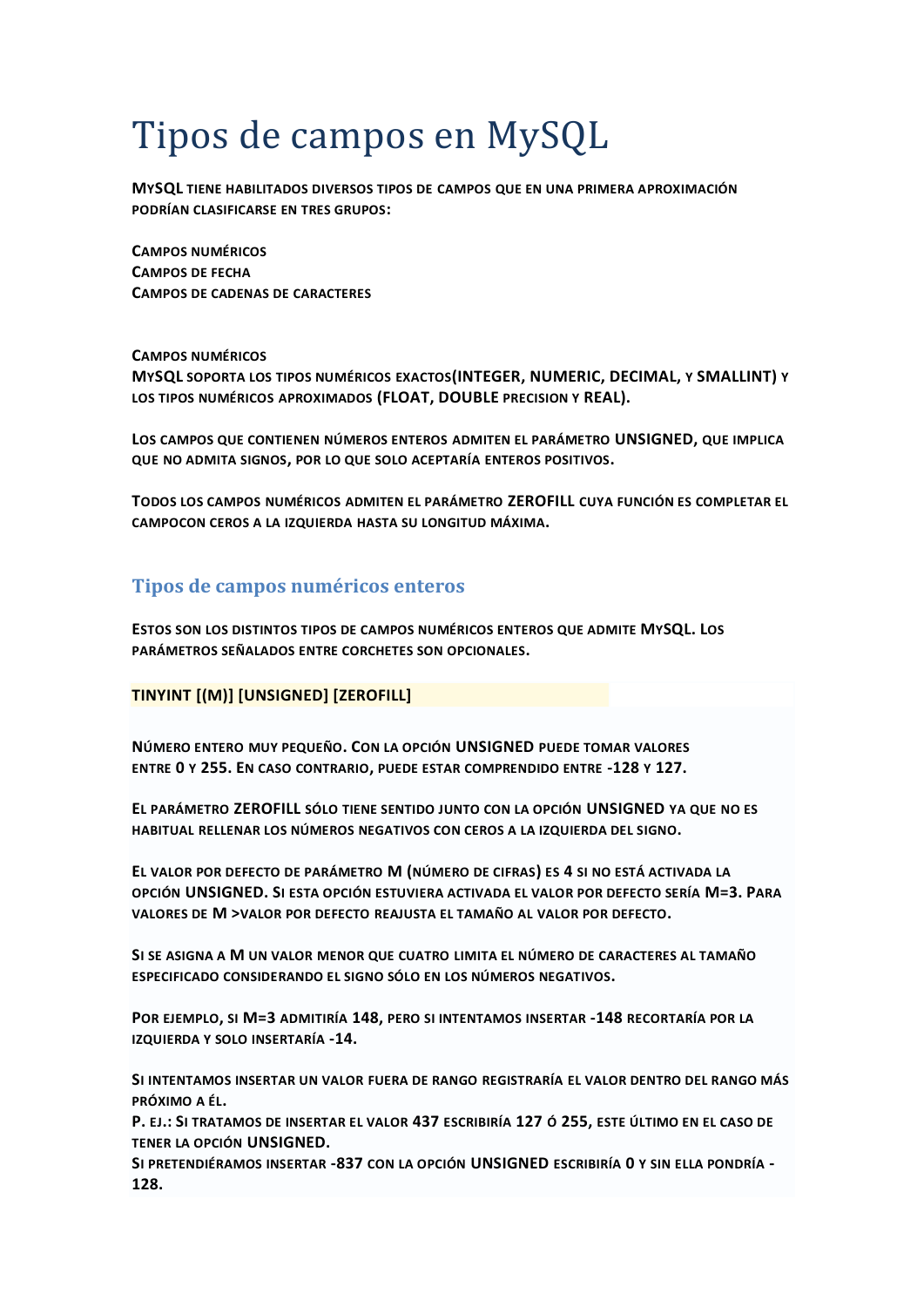**EL TAMAÑO DE UN CAMPO TINYINT ES DE 1 BYTE.**

## **SMALLINT [(M)] [UNSIGNED] [ZEROFILL]**

**NÚMERO ENTERO PEQUEÑO. CON LA OPCIÓN UNSIGNED PUEDE TOMAR VALORES ENTRE 0 Y 65 535. EN CASO CONTRARIO, PUEDE ESTAR COMPRENDIDO ENTRE -32 768 Y 32 767.**

**SON VÁLIDOS LOS COMENTARIOS HECHOS PARA TINYINT, EXCEPTO LOS RELATIVOS A LOS VALORES POR DEFECTO DE M QUE EN ESTE CASO SERÍAN 6 Ó 5. SU TAMAÑO ES DE 2 BYTES.**

**MEDIUMINT [(M)] [UNSIGNED] [ZEROFILL]**

**NÚMERO ENTERO MEDIANO. CON LA OPCIÓN UNSIGNED PUEDE TOMAR VALORES ENTRE 0 Y 16 777 215. EN CASO CONTRARIO, PUEDE ESTAR COMPRENDIDO ENTRE -8 388 608 Y 8 388 607.**

**TAMBIÉN SON VÁLIDOS LOS COMENTARIOS HECHOS PARA TINYINT, EXCEPTO LOS RELATIVOS AL VALOR POR DEFECTO DE M QUE EN ESTE CASO SERÍAN 8. SU TAMAÑO ES DE 3 BYTES.**

**INT [(M)] [UNSIGNED] [ZEROFILL]**

**NÚMERO ENTERO. CON LA OPCIÓN UNSIGNED PUEDE TOMAR VALORES ENTRE 0 Y 4 294 967 295. EN CASO CONTRARIO, PUEDE ESTAR COMPRENDIDO ENTRE -2 147 483 648 Y 2 147 483 647.**

**SON VÁLIDOS TODOS LOS COMENTARIOS DE LOS CASOS ANTERIORES. SU TAMAÑO ES DE 4 BYTES.**

**INTEGER [(M)] [UNSIGNED] [ZEROFILL]**

**ES UN SINÓNIMO DE INT**

**BIGINT [(M)] [UNSIGNED] [ZEROFILL]**

**NÚMERO ENTERO GRANDE. CON LA OPCIÓN UNSIGNED PUEDE TOMAR VALORES ENTRE 0 Y 18 446 744 073 709 551 615. EN CASO CONTRARIO, PUEDE ESTAR COMPRENDIDO ENTRE -9 223 372 036 854 775 808 Y 21 474 839 223 372 036 854 775 807 647, PERO AL USARLO DESDE PHP ESTARÁ SUJETO A LAS LIMITACIONES MÁXIMAS DE LOS VALORES NUMÉRICOS DE ESTE.**

**SON VÁLIDOS TODOS LOS COMENTARIOS DE LOS CASOS ANTERIORES. SU TAMAÑO ES DE 8 BYTES.**

# NÚMEROS DE COMA FLOTANTE

**POR LA ESTRUCTURA BINARIA DE LOS MICROPROCESADORES Y HABIDA CUENTA DE QUE ALGUNOS NÚMEROS NO ENTEROS -SIN IR MÁS LEJOS, EL 0.1- REQUERIRÍAN INFINITOS CARACTERES BINARIOS PARA SU REPRESENTACIÓN EXACTA, SE HACE NECESARIO INTRODUCIR UN REDONDEO EN SU TRATAMIENTO INFORMÁTICO Y COMO CONSECUENCIA DE ELLO ASUMIR QUE SE GENERAN ERRORES DE MEDIDA.**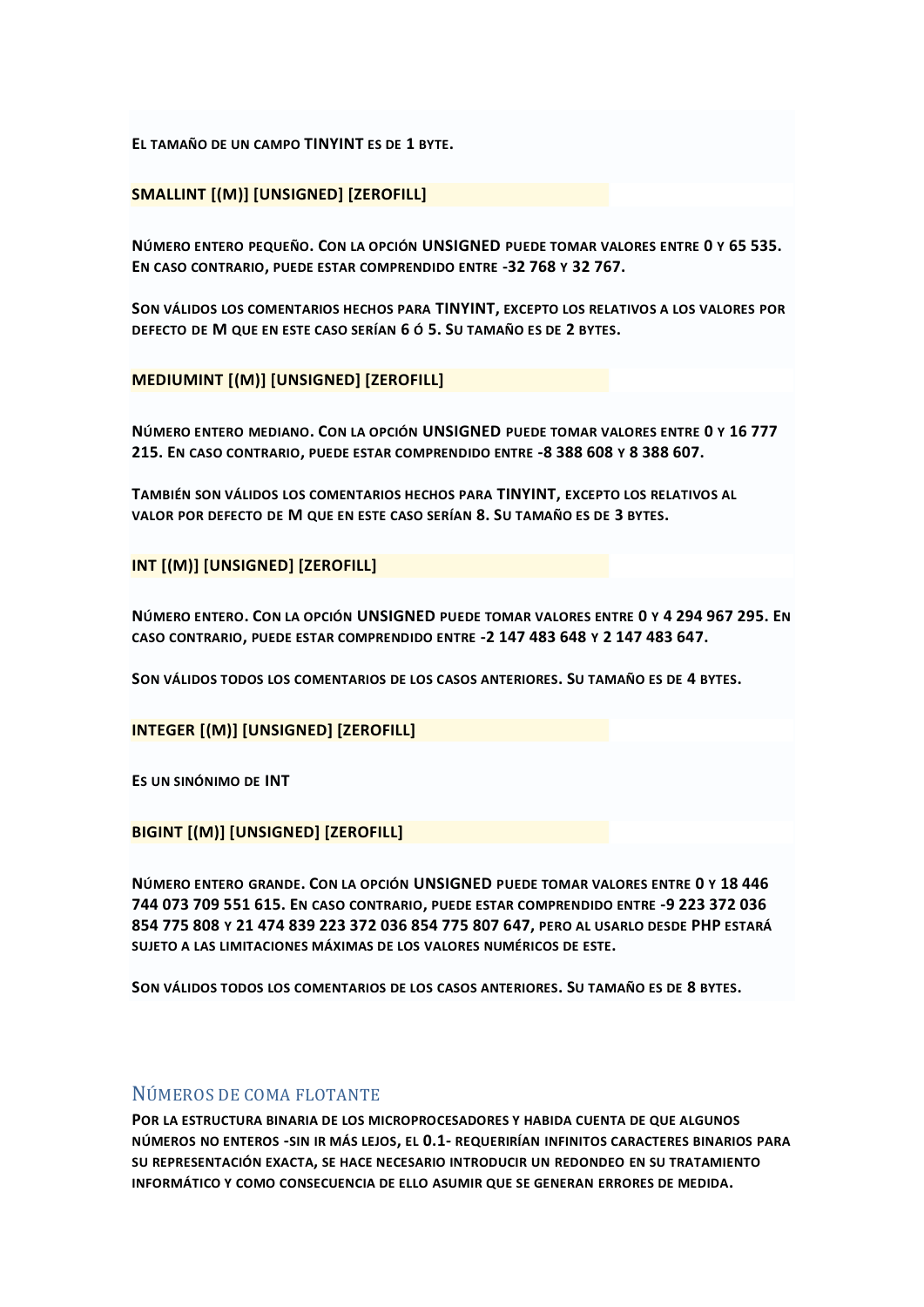ESTA CIRCUNSTANCIA OBLIGÓ AL TRATAMIENTO DE LOS NÚMEROS DECIMALES MEDIANTE EL LLAMADO STANDAR DE ARITMÉTICA DE PUNTO FLOTANTE, UN ALGORITMO DEFINIDO POR LA IEEE (INSTITUTE OF ELECTRICAL AND ELECTRONICSENGINEERS) QUE UNIFICÓ LOS PROCESOS DE REPRESENTACIÓN DE NÚMEROS EN ORDENADORES CON LO QUE SON UNIFORMEMENTE CONTROLABLES LOS ERRORES INTRODUCIDOS.

EL STANDAR DE ARITMÉTICA DE PUNTO FLOTANTE ESTABLECIÓ DOS NIVELES DE PRECISIÓN: PRECISIÓN SIMPLE, EN LA QUE TODO NÚMERO DEBE SER ALMACENADO EN 32 BITS (4 BYTES) DOBLE PRECISIÓN, EN LA QUE LOS NÚMEROS SE ALMACENAN EN 64 BITS (8 BYTES). MYSQL ADMITE LOS SIGUIENTES TIPOS DE NÚMEROS DE COMA FLOTANTE:

**FLOAT(x) [ZEROFILL]** 

NÚMERO DE COMA FLOTANTE. IGNORA LA OPCIÓN UNSIGNED, PERO SÍ ACEPTA ZEROFILL, POR LO QUE DEBE PRESTARSE ATENCIÓN A ESTAS OPCIONES YA QUE NO SERÍA DEMASIADO HABITUAL UNA PRESENTACIÓN COMO ESTA: 000-3.47

EL VALOR DE X ESPECIFICA LA PRECISIÓN. SI X<=24 SERÁ DE PRECISIÓN SIMPLE. CUANDO 24 <X <= 53 LO CONVERTIRÁ AUTOMÁTICAMENTE A DOBLE PRECISIÓN.

CUANDO NO SE ESPECIFICA EL VALOR DE X CONSIDERA EL CAMPO COMO DE PRECISIÓN SIMPLE. SU TAMAÑO ES DE 4 BYTES SIX<=24 Y DE 8 BYTES CUANDO 24 < X <= 53

**FLOAT [(M,D)] [ZEROFILL]** 

NÚMERO DE COMA FLOTANTE DE PRECISIÓN SIMPLE. SON VÁLIDOS LOS COMENTARIOS RELATIVOS A LAS OPCIONES UNSIGNED YZEROFILL DEL CASO ANTERIOR.

TOMA VALORES EN LOS INTERVALOS SIGUIENTES: -3.402823466E+38 A-1.175494351E-38  $\mathbf{0} \times$ 1.175494351E-38 A 3.402823466E+38. M ES LA ANCHURA MÁXIMA DE VISUALIZACIÓN Y D ES EL NÚMERO DE DECIMALES. SI M > 24 SE **CONVIERTE AUTOMATICAMENTE ADOBLE PRECISIÓN** FLOAT SIN ARGUMENTOS REPRESENTA UN NÚMERO DE COMA FLOTANTE Y PRECISIÓN SIMPLE.

## DOUBLE [(M,D)] [ZEROFILL]

NÚMERO DE COMA FLOTANTE DE DOBLE PRECISIÓN. SIGUEN SIENDO VÁLIDOS LOS COMENTARIOS RELATIVOS A LAS OPCIONESUNSIGNED Y ZEROFILL DEL CASO ANTERIOR.

TOMA VALORES EN LOS INTERVALOS SIGUIENTES: -1.7976931348623157E+308 A -2.2250738585072014E-308 0 v 2.2250738585072014E-308 A 1.7976931348623157E+308 M ES LA ANCHURA MÁXIMA DE VISUALIZACIÓN Y D ES EL NÚMERO DE DECIMALES.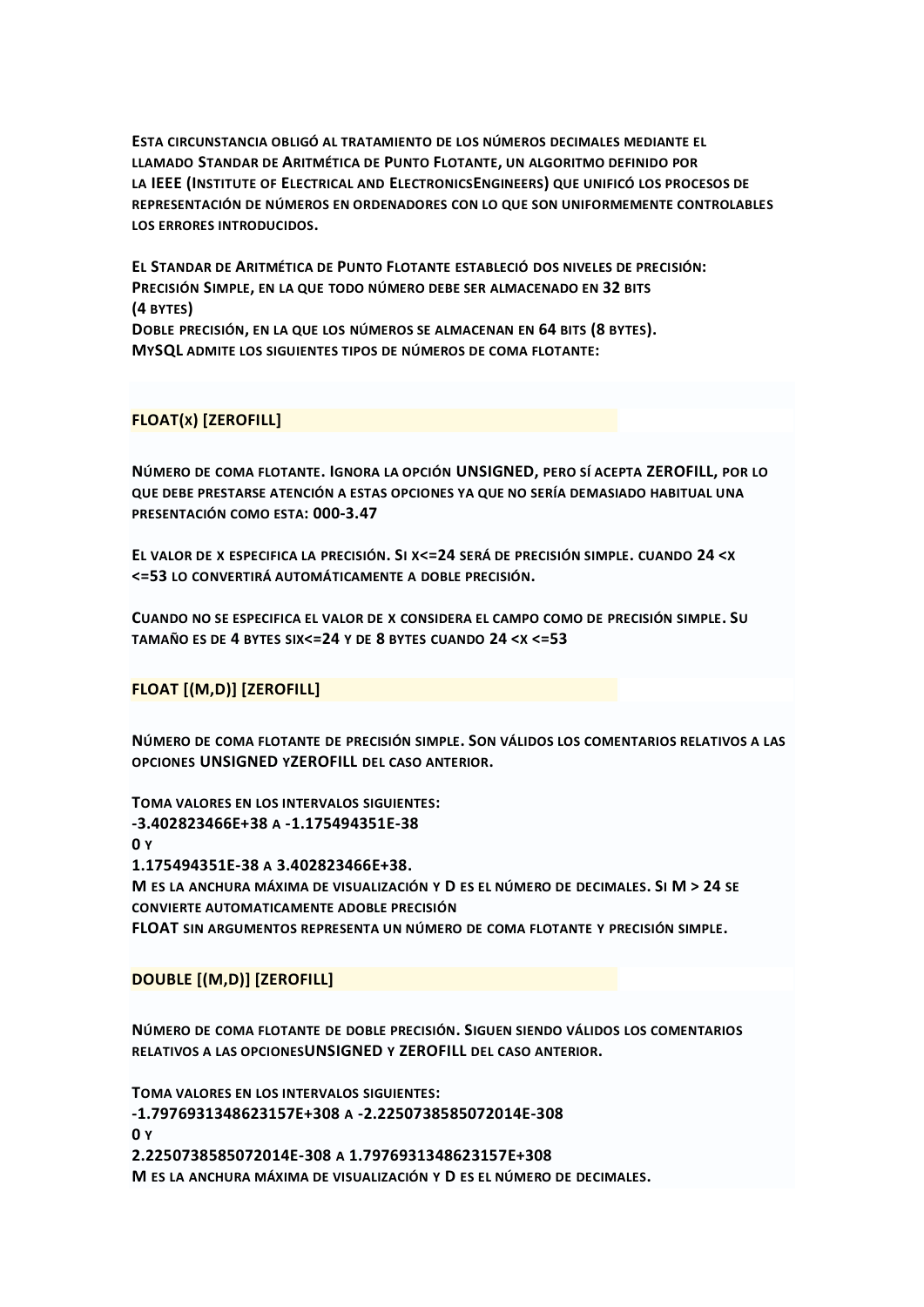**DOUBLE SIN ARGUMENTOS REPRESENTA UN NÚMERO DE COMA FLOTANTE Y PRECISIÓN DOBLE.**

**REAL [(M,D)] [ZEROFILL]**

**ES SINÓNIMO DE DOUBLE.**

**DECIMAL [(M[,D])] [ZEROFILL]**

**ES UN NÚMERO DE COMA FLOTANTE Y DOBLE PRECISIÓN QUE SE ALMACENA COMO UN CAMPO DE TIPO CHAR.**

**EL VALOR ES GUARDADO COMO UNA CADENA DONDE CADA CARÁCTER REPRESENTA UNA CIFRA. LA COMA Y EL SIGNO MENOS DE LOS NÚMEROS NEGATIVOS NO SON TENIDOS EN CUENTA EN EL VALOR DE M -ANCHURA MÁXIMA DE VISUALIZACIÓN- AUNQUE SI SE RESERVA -AUTOMÁTICAMENTE- ESPACIO PARA ELLOS EN CAMPO.**

**SI D VALE 0 NO TENDRÁ PARTE DECIMAL. LOS NÚMEROS TOMAN VALORES EN EL MISMO INTERVALO ESPECIFICADO PARA DOUBLE.**

**LOS VALORES POR DEFECTO DE M Y D SON RESPECTIVAMENTE 10 Y 0. OCUPAN M+2 BYTES SI D > 0; M+1 BYTES SI D = 0 Ó D+2 BYTES SI M < D**

**NUMERIC(M,D) [ZEROFILL]**

**SE COMPORTA DE FORMA IDÉNTICA A DECIMAL**

# **Campos de fecha**

**MYSQL DISPONE DE CAMPOS ESPECÍFICOS PARA EL ALMACENAMIENTO DE FECHAS. SON LOS SIGUIENTES:**

**DATE**

**RECOGE UNA FECHA DENTRO DEL INTERVALO 01-01-1000 A 31-12-9999. MYSQL GUARDA LOS VALORES DATE CON FORMATO AAAA-MM-DD (AÑO-MES-DÍA) . SU TAMAÑO ES DE 3 BYTES.**

#### **DATETIME**

**RECOGE UNA COMBINACIÓN DE FECHA Y HORA DENTRO DEL INTERVALO 00:00:00 DEL DÍA 01-01- 1000 Y LAS23:59:59 DEL DÍA 31-12-9999. MYSQL GUARDA LOS VALORES DATETIME CON FORMATO AAAA-MM-DD HH:MM:SS (AÑO-MES-DÍA HORA:MINUTOS:SEGUNDOS) . SU TAMAÑO ES DE 8 BYTES.**

**TIME**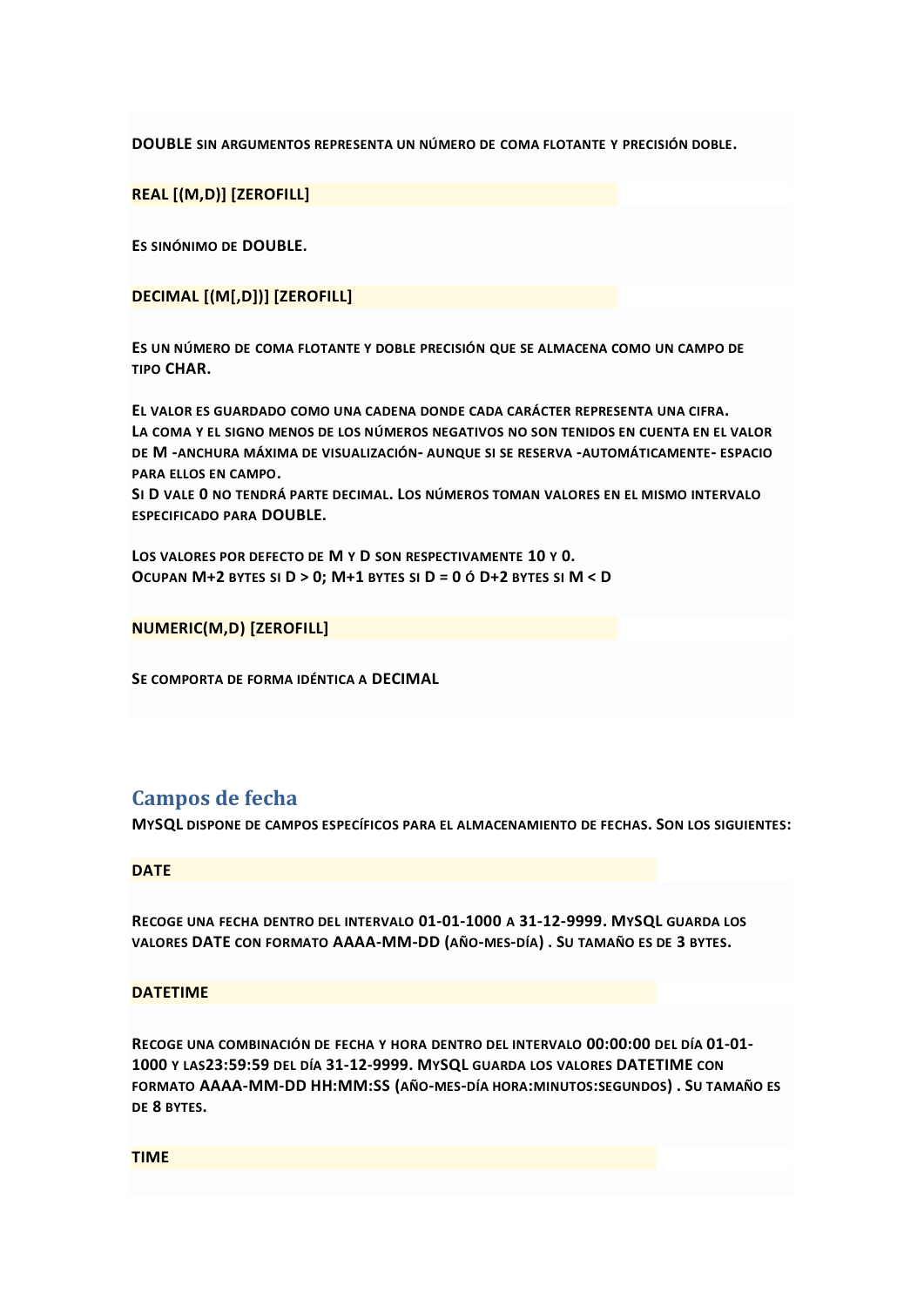**RECOGE UNA HORA DENTRO DEL INTERVALO -838:59:59 A 838:59:59. MYSQL GUARDA LOS VALORES TIME CON FORMATO HH:MM:SS(HORAS:MINUTOS:SEGUNDOS) . SU TAMAÑO ES DE 3 BYTES.**

## **YEAR 0 YEAR(2) O YEAR(4)**

**RECOGE UN AÑO EN FORMATO DE CUATRO CIFRAS (YEAR O YEAR(4)) O EN FORMATO DE DOS CIFRAS (YEAR(2))DENTRO DEL INTERVALO1901 A 2155 EN EL CASO DE CUATRO CIFRAS O DE 1970 A 2069 SI SE TRATA DE DOS CIFRAS. SU TAMAÑO ES DE 1 BYTE.**

### **TIMESTAMP [(M)]**

**RECOGE UN TIEMPO UNIX. EL INTERVALO VÁLIDO VA DESDE 01-01-1970 00:00:00 A CUALQUIER FECHA DEL AÑO 2037.**

**EL PARÁMETRO M PUEDE TOMAR LOS VALORES: 14 (VALOR POR DEFECTO), 12, 8, O 6 QUE SE CORRESPONDEN CON LOS**

**FORMATOSAAAAMMDDHHMMSS, AAMMDDHHMMSS, AAAAMMDD, O AAMMDD. SI SE LE ASIGNA LA OPCIÓN NUL GUARDARÁ LA HORA ACTUAL. CUANDO SE ASIGNA 8 O 14 COMO PARÁMETROS ES CONSIDERADO COMO UN NÚMERO Y PARA LAS DEMÁS OPCIONES COMO UNA CADENA.**

**INDEPENDIENTEMENTE DEL VALOR DEL PARÁMETRO, UN CAMPO TIMESTAMP SIEMPRE OCUPA 4 BYTES.**

## CAMPOS TIPO CADENA DE CARACTERES

#### **CHAR (M) [BINARY]**

**ES UNA CADENA DE TAMAÑO FIJO QUE SE COMPLETA A LA DERECHA POR ESPACIOS SI ES NECESARIO.**

**EL PARÁMETRO M PUEDE VALER DE 1 A 255 CARACTERES.**

**LOS ESPACIOS FINALES SON SUPRIMIDOS CUANDO LA CADENA ES INSERTADA EN EL REGISTRO.**

**LOS VALORES DE TIPO CHAR SON ELEGIDOS Y COMPARADOS SIN TENER EN CUENTA MAYÚSCULAS / MINÚSCULAS Y UTILIZAN EL JUEGO DE CARÁCTERES POR DEFECTO.**

**SE PUEDE UTILIZAR EL OPERADOR BINARY PARA HACER LA CADENA SENSIBLE A MAYÚSCULAS / MINÚSCULAS.**

**SE PUEDE UTILIZAR UN CAMPO TIPO CHAR(0) CON EL ATRIBUTO NULL PARA ALMACENAR UNA VALOR BOOLEANO. EN ESTE CASO OCUPARÁ UN SOLO BYTE Y PODRÁ TENER ÚNICAMENTE DOS VALORES: NUL Ó "".**

**SU TAMAÑO ES DE M BYTES SIENDO 1 <= M <= 255 .**

**VARCHAR(M) [BINARY]**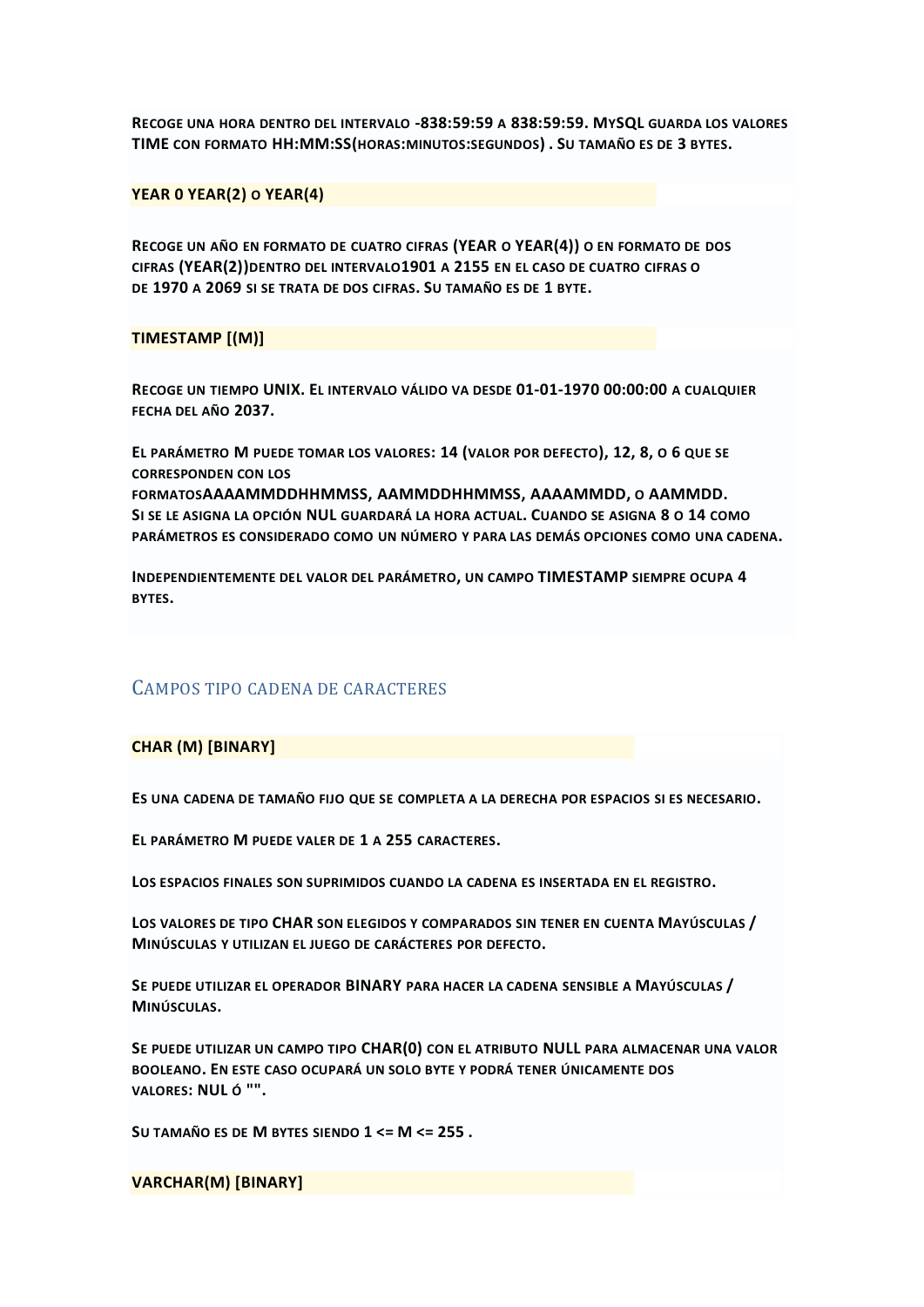**ES UNA CADENA DE CARACTERES DE LONGITUD VARIABLE. SU TAMAÑO MÁXIMO -ESPECIFICADO EN EL PARÁMETRO M- PUEDE ESTAR COMPRENDIDO ENTRE 1 Y 255 CARACTERES. CON LA OPCIÓN BINARY ES CAPAZ DE DISCRIMINAR ENTRE MAYÚSCULAS / MINÚSCULAS.**

#### **TINYBLOB O TINYTEXT**

**TINYBLOB Y TINYTEXT SON CADENAS DE CARACTERES DE LONGITUD VARIABLE CON UN TAMAÑO MÁXIMO DE 255 (2<sup>8</sup> - 1) CARACTERES.**

**LA DIFERENCIA ENTRE AMBAS ES QUE TINYBLOB DISCRIMINA ENTRE MAYÚSCULAS / MINÚSCULAS, MIENTRAS QUE TINYTEXTNO LO HACE.**

**NINGUNO DE LOS CAMPOS BLOB Y TEXT ADMITE VALORES POR DEFECTO**

**LAS VERSIONES DE MYSQL ANTERIORES A 3.23.2 PERMITEN UTILIZAR ESTOS CAMPOS PARA INDEXAR.**

**SI SE INTENTA GUARDAR EN UN CAMPO DE ESTE TIPO UNA CADENA DE MAYOR LONGITUD QUE LA ESPECIFICADA SOLAMENTE SE GUARDARÁN LOS M PRIMEROS CARACTERES DE LA CADENA.**

#### **BLOB O TEXT**

**BLOB Y TEXT SON CADENAS DE CARACTERES DE LONGITUD VARIABLE CON UN TAMAÑO MÁXIMO DE 65535 (2<sup>16</sup> - 1) CARACTERES.**

**LA DIFERENCIA ENTRE AMBAS ES QUE BLOB SI DISCRIMINA ENTRE MAYÚSCULAS / MINÚSCULAS, MIENTRAS QUE TEXT NO LO HACE.**

**NINGUNO DE LOS CAMPOS: BLOB Y TEXT ADMITE VALORES POR DEFECTO MEDIUMBLOB O MEDIUMTEXT**

**MEDIUMBLOB Y MEDIUMTEXT SON CADENAS DE CARACTERES DE LONGITUD VARIABLE CON UNA LONGITUD MÁXIMA DE 16.777.215 (2<sup>24</sup> - 1) CARACTERES. SON VÁLIDAS LAS ESPECIFICACIONES HECHAS EN EL APARTADO ANTERIOR.**

**EL TAMAÑO MÁXIMO DE LOS CAMPOS DE ESTE TIPO ESTÁ SUJETO A LIMITACIONES EXTERNAS TALES COMO LA MEMORIA DISPONIBLE Y EL TAMAÑO DEL BUFFER DE COMUNICACIÓN SERVIDOR/CLIENTE.**

#### **LONGBLOB O LONGTEXT**

**SU ÚNICA DIFERENCIA CON LA ANTERIOR ES EL TAMAÑO MÁXIMO DE LA CADENA, QUE EN ESTE CASO ES 4.294.967.295 (2<sup>32</sup> - 1) CARACTERES.**

**ENUM('VALOR1','VALOR2',...)**

**ES UNA CADENA DE CARACTERES QUE CONTIENE UNO SOLO DE LOS VALORES DE LA LISTA (VALOR1, VALOR2, ETC. ETC.).**